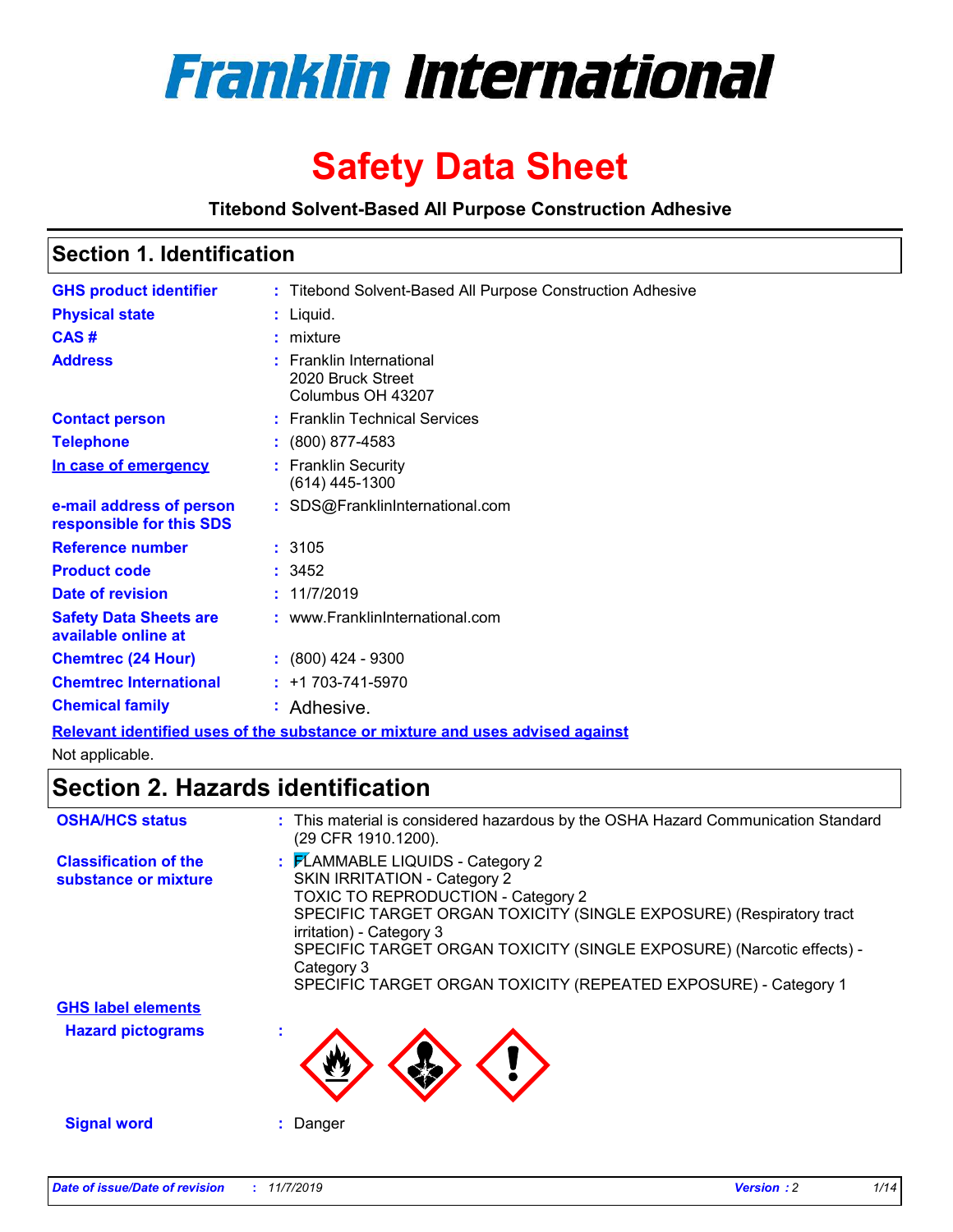# **Section 2. Hazards identification**

| <b>Hazard statements</b>                   | : Highly flammable liquid and vapor.<br>Causes skin irritation.<br>May cause respiratory irritation.<br>May cause drowsiness or dizziness.<br>Suspected of damaging fertility or the unborn child. (inhalation)<br>Causes damage to organs through prolonged or repeated exposure. (central nervous<br>system (CNS), kidneys, liver) (inhalation)                                                                                                                                                                                                                                                           |
|--------------------------------------------|-------------------------------------------------------------------------------------------------------------------------------------------------------------------------------------------------------------------------------------------------------------------------------------------------------------------------------------------------------------------------------------------------------------------------------------------------------------------------------------------------------------------------------------------------------------------------------------------------------------|
| <b>Precautionary statements</b>            |                                                                                                                                                                                                                                                                                                                                                                                                                                                                                                                                                                                                             |
| <b>Prevention</b>                          | : Øbtain special instructions before use. Do not handle until all safety precautions have<br>been read and understood. Wear protective gloves, protective clothing and eye or face<br>protection. Keep away from heat, hot surfaces, sparks, open flames and other ignition<br>sources. No smoking. Use explosion-proof electrical, ventilating or lighting equipment.<br>Use non-sparking tools. Take action to prevent static discharges. Use only outdoors or<br>in a well-ventilated area. Do not breathe vapor. Do not eat, drink or smoke when using<br>this product. Wash thoroughly after handling. |
| <b>Response</b>                            | : F exposed or concerned: Get medical advice or attention. IF INHALED: Remove<br>person to fresh air and keep comfortable for breathing. Call a POISON CENTER or<br>doctor if you feel unwell. IF ON SKIN (or hair): Take off immediately all contaminated<br>clothing. Rinse skin with water. IF ON SKIN: Wash with plenty of water. If skin irritation<br>occurs: Get medical advice or attention.                                                                                                                                                                                                        |
| <b>Storage</b>                             | <b>Store locked up. Store in a well-ventilated place. Keep container tightly closed. Keep</b><br>cool.                                                                                                                                                                                                                                                                                                                                                                                                                                                                                                      |
| <b>Disposal</b>                            | : Dispose of contents and container in accordance with all local, regional, national and<br>international regulations.                                                                                                                                                                                                                                                                                                                                                                                                                                                                                      |
| <b>Supplemental label</b><br>elements      | : Avoid contact with skin and clothing. Wash thoroughly after handling.                                                                                                                                                                                                                                                                                                                                                                                                                                                                                                                                     |
| <b>Hazards not otherwise</b><br>classified | : Prolonged or repeated contact may dry skin and cause irritation.                                                                                                                                                                                                                                                                                                                                                                                                                                                                                                                                          |

# **Section 3. Composition/information on ingredients**

| <b>Ingredient name</b> | $\frac{9}{6}$ | <b>CAS number</b> |
|------------------------|---------------|-------------------|
| <b>A</b> -hexane       | $≥25 - ≤50$   | 110-54-3          |
| Isopropyl alcohol      | l≤3           | 67-63-0           |

Any concentration shown as a range is to protect confidentiality or is due to batch variation.

**There are no additional ingredients present which, within the current knowledge of the supplier and in the concentrations applicable, are classified as hazardous to health or the environment and hence require reporting in this section.**

**Occupational exposure limits, if available, are listed in Section 8.**

# **Section 4. First aid measures**

#### **Description of necessary first aid measures**

| <b>Eye contact</b> | : Immediately flush eyes with plenty of water, occasionally lifting the upper and lower<br>eyelids. Check for and remove any contact lenses. Continue to rinse for at least 10<br>minutes. Get medical attention.                                                                                                                                                                                                                                                                                                                                                                                                                                                                                                                    |
|--------------------|--------------------------------------------------------------------------------------------------------------------------------------------------------------------------------------------------------------------------------------------------------------------------------------------------------------------------------------------------------------------------------------------------------------------------------------------------------------------------------------------------------------------------------------------------------------------------------------------------------------------------------------------------------------------------------------------------------------------------------------|
| <b>Inhalation</b>  | : Remove victim to fresh air and keep at rest in a position comfortable for breathing. If it<br>is suspected that fumes are still present, the rescuer should wear an appropriate mask<br>or self-contained breathing apparatus. If not breathing, if breathing is irregular or if<br>respiratory arrest occurs, provide artificial respiration or oxygen by trained personnel. It<br>may be dangerous to the person providing aid to give mouth-to-mouth resuscitation.<br>Get medical attention. If necessary, call a poison center or physician. If unconscious,<br>place in recovery position and get medical attention immediately. Maintain an open<br>airway. Loosen tight clothing such as a collar, tie, belt or waistband. |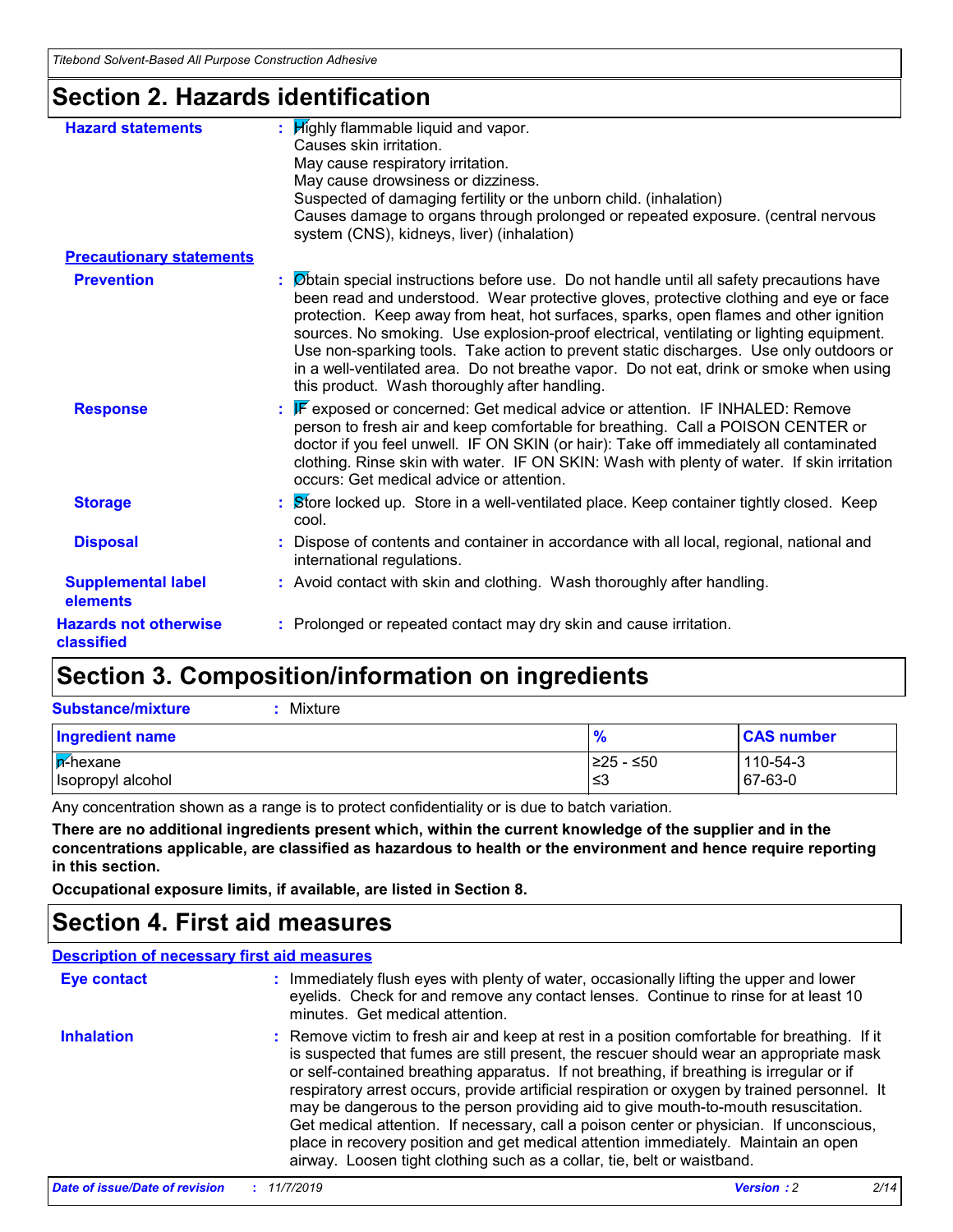| <b>Section 4. First aid measures</b>                      |                                                                                                                                                                                                                                                                                                                                                                                                                                                                                                                                                                                                                                                                                                                                                                                                                               |
|-----------------------------------------------------------|-------------------------------------------------------------------------------------------------------------------------------------------------------------------------------------------------------------------------------------------------------------------------------------------------------------------------------------------------------------------------------------------------------------------------------------------------------------------------------------------------------------------------------------------------------------------------------------------------------------------------------------------------------------------------------------------------------------------------------------------------------------------------------------------------------------------------------|
| <b>Skin contact</b>                                       | : Wash skin thoroughly with soap and water or use recognized skin cleanser. Remove<br>contaminated clothing and shoes. Continue to rinse for at least 10 minutes. Get<br>medical attention. Wash clothing before reuse. Clean shoes thoroughly before reuse.                                                                                                                                                                                                                                                                                                                                                                                                                                                                                                                                                                  |
| <b>Ingestion</b>                                          | : Wash out mouth with water. Remove dentures if any. Remove victim to fresh air and<br>keep at rest in a position comfortable for breathing. If material has been swallowed and<br>the exposed person is conscious, give small quantities of water to drink. Stop if the<br>exposed person feels sick as vomiting may be dangerous. Do not induce vomiting<br>unless directed to do so by medical personnel. If vomiting occurs, the head should be<br>kept low so that vomit does not enter the lungs. Get medical attention. If necessary,<br>call a poison center or physician. Never give anything by mouth to an unconscious<br>person. If unconscious, place in recovery position and get medical attention<br>immediately. Maintain an open airway. Loosen tight clothing such as a collar, tie, belt<br>or waistband. |
| <b>Most important symptoms/effects, acute and delayed</b> |                                                                                                                                                                                                                                                                                                                                                                                                                                                                                                                                                                                                                                                                                                                                                                                                                               |
| <b>Potential acute health effects</b>                     |                                                                                                                                                                                                                                                                                                                                                                                                                                                                                                                                                                                                                                                                                                                                                                                                                               |
| <b>Eye contact</b>                                        | : This product may irritate eyes upon contact.                                                                                                                                                                                                                                                                                                                                                                                                                                                                                                                                                                                                                                                                                                                                                                                |
| <b>Inhalation</b>                                         | : Can cause central nervous system (CNS) depression. May cause drowsiness or<br>dizziness. May cause respiratory irritation.                                                                                                                                                                                                                                                                                                                                                                                                                                                                                                                                                                                                                                                                                                  |
| <b>Skin contact</b>                                       | : Causes skin irritation. Defatting to the skin.                                                                                                                                                                                                                                                                                                                                                                                                                                                                                                                                                                                                                                                                                                                                                                              |
| <b>Ingestion</b>                                          | : Can cause central nervous system (CNS) depression.                                                                                                                                                                                                                                                                                                                                                                                                                                                                                                                                                                                                                                                                                                                                                                          |
| <b>Over-exposure signs/symptoms</b>                       |                                                                                                                                                                                                                                                                                                                                                                                                                                                                                                                                                                                                                                                                                                                                                                                                                               |
| <b>Eye contact</b>                                        | : Adverse symptoms may include the following:<br>pain or irritation<br>watering<br>redness                                                                                                                                                                                                                                                                                                                                                                                                                                                                                                                                                                                                                                                                                                                                    |
| <b>Inhalation</b>                                         | : Adverse symptoms may include the following:<br>respiratory tract irritation<br>coughing<br>nausea or vomiting<br>headache<br>drowsiness/fatigue<br>dizziness/vertigo<br>unconsciousness                                                                                                                                                                                                                                                                                                                                                                                                                                                                                                                                                                                                                                     |
| <b>Skin contact</b>                                       | : Adverse symptoms may include the following:<br>irritation<br>redness<br>dryness<br>cracking                                                                                                                                                                                                                                                                                                                                                                                                                                                                                                                                                                                                                                                                                                                                 |
| <b>Ingestion</b>                                          | : No specific data.                                                                                                                                                                                                                                                                                                                                                                                                                                                                                                                                                                                                                                                                                                                                                                                                           |
|                                                           | Indication of immediate medical attention and special treatment needed, if necessary                                                                                                                                                                                                                                                                                                                                                                                                                                                                                                                                                                                                                                                                                                                                          |
| <b>Notes to physician</b>                                 | : Treat symptomatically. Contact poison treatment specialist immediately if large<br>quantities have been ingested or inhaled.                                                                                                                                                                                                                                                                                                                                                                                                                                                                                                                                                                                                                                                                                                |
| <b>Specific treatments</b>                                | : No specific treatment.                                                                                                                                                                                                                                                                                                                                                                                                                                                                                                                                                                                                                                                                                                                                                                                                      |
| <b>Protection of first-aiders</b>                         | : No action shall be taken involving any personal risk or without suitable training. If it is<br>suspected that fumes are still present, the rescuer should wear an appropriate mask or<br>self-contained breathing apparatus. It may be dangerous to the person providing aid to<br>give mouth-to-mouth resuscitation.                                                                                                                                                                                                                                                                                                                                                                                                                                                                                                       |

**See toxicological information (Section 11)**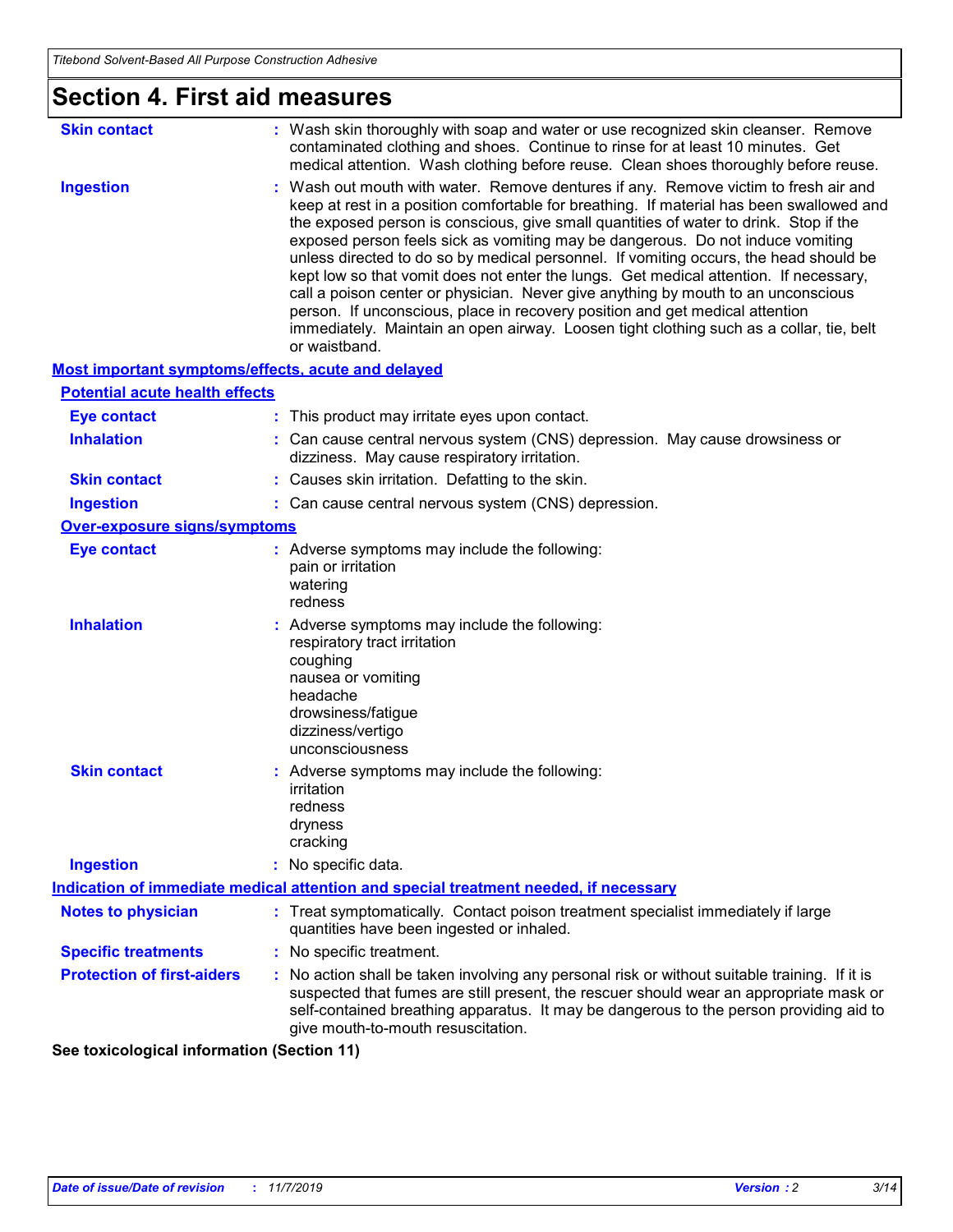# **Section 5. Fire-fighting measures**

| <b>Extinguishing media</b>                               |                                                                                                                                                                                                                                                                                                                               |  |
|----------------------------------------------------------|-------------------------------------------------------------------------------------------------------------------------------------------------------------------------------------------------------------------------------------------------------------------------------------------------------------------------------|--|
| <b>Suitable extinguishing</b><br>media                   | : Use dry chemical, $CO2$ , water spray (fog) or foam.                                                                                                                                                                                                                                                                        |  |
| <b>Unsuitable extinguishing</b><br>media                 | : Do not use water jet.                                                                                                                                                                                                                                                                                                       |  |
| <b>Specific hazards arising</b><br>from the chemical     | : Highly flammable liquid and vapor. Runoff to sewer may create fire or explosion hazard.<br>In a fire or if heated, a pressure increase will occur and the container may burst, with the<br>risk of a subsequent explosion.                                                                                                  |  |
| <b>Hazardous thermal</b><br>decomposition products       | : Decomposition products may include the following materials:<br>carbon dioxide<br>carbon monoxide                                                                                                                                                                                                                            |  |
| <b>Special protective actions</b><br>for fire-fighters   | : Promptly isolate the scene by removing all persons from the vicinity of the incident if<br>there is a fire. No action shall be taken involving any personal risk or without suitable<br>training. Move containers from fire area if this can be done without risk. Use water<br>spray to keep fire-exposed containers cool. |  |
| <b>Special protective</b><br>equipment for fire-fighters | Fire-fighters should wear appropriate protective equipment and self-contained breathing<br>apparatus (SCBA) with a full face-piece operated in positive pressure mode.                                                                                                                                                        |  |

# **Section 6. Accidental release measures**

|                                                              |    | Personal precautions, protective equipment and emergency procedures                                                                                                                                                                                                                                                                                                                                                                                                                                                                                                                                                                                                                                                                                                |
|--------------------------------------------------------------|----|--------------------------------------------------------------------------------------------------------------------------------------------------------------------------------------------------------------------------------------------------------------------------------------------------------------------------------------------------------------------------------------------------------------------------------------------------------------------------------------------------------------------------------------------------------------------------------------------------------------------------------------------------------------------------------------------------------------------------------------------------------------------|
| For non-emergency<br>personnel                               |    | : No action shall be taken involving any personal risk or without suitable training.<br>Evacuate surrounding areas. Keep unnecessary and unprotected personnel from<br>entering. Do not touch or walk through spilled material. Shut off all ignition sources.<br>No flares, smoking or flames in hazard area. Avoid breathing vapor or mist. Provide<br>adequate ventilation. Wear appropriate respirator when ventilation is inadequate. Put<br>on appropriate personal protective equipment.                                                                                                                                                                                                                                                                    |
| For emergency responders                                     | ÷. | If specialized clothing is required to deal with the spillage, take note of any information in<br>Section 8 on suitable and unsuitable materials. See also the information in "For non-<br>emergency personnel".                                                                                                                                                                                                                                                                                                                                                                                                                                                                                                                                                   |
| <b>Environmental precautions</b>                             |    | : Avoid dispersal of spilled material and runoff and contact with soil, waterways, drains<br>and sewers. Inform the relevant authorities if the product has caused environmental<br>pollution (sewers, waterways, soil or air).                                                                                                                                                                                                                                                                                                                                                                                                                                                                                                                                    |
| <b>Methods and materials for containment and cleaning up</b> |    |                                                                                                                                                                                                                                                                                                                                                                                                                                                                                                                                                                                                                                                                                                                                                                    |
| <b>Small spill</b>                                           |    | : Stop leak if without risk. Move containers from spill area. Use spark-proof tools and<br>explosion-proof equipment. Dilute with water and mop up if water-soluble. Alternatively,<br>or if water-insoluble, absorb with an inert dry material and place in an appropriate waste<br>disposal container. Dispose of via a licensed waste disposal contractor.                                                                                                                                                                                                                                                                                                                                                                                                      |
| <b>Large spill</b>                                           |    | Stop leak if without risk. Move containers from spill area. Use spark-proof tools and<br>explosion-proof equipment. Approach release from upwind. Prevent entry into sewers,<br>water courses, basements or confined areas. Wash spillages into an effluent treatment<br>plant or proceed as follows. Contain and collect spillage with non-combustible,<br>absorbent material e.g. sand, earth, vermiculite or diatomaceous earth and place in<br>container for disposal according to local regulations (see Section 13). Dispose of via a<br>licensed waste disposal contractor. Contaminated absorbent material may pose the<br>same hazard as the spilled product. Note: see Section 1 for emergency contact<br>information and Section 13 for waste disposal. |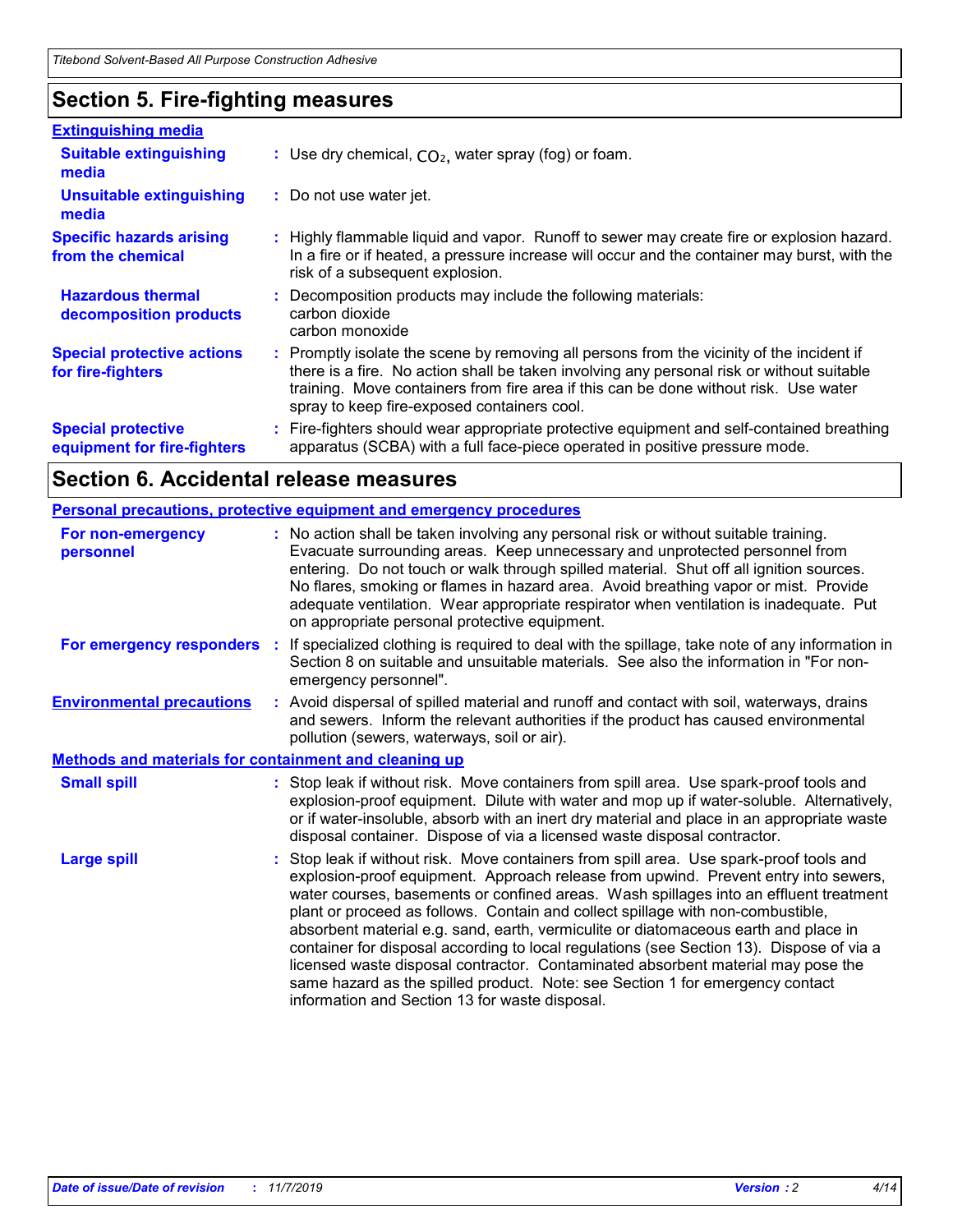# **Section 7. Handling and storage**

#### **Advice on general occupational hygiene Conditions for safe storage, including any incompatibilities** Eating, drinking and smoking should be prohibited in areas where this material is **:** handled, stored and processed. Workers should wash hands and face before eating, drinking and smoking. Remove contaminated clothing and protective equipment before entering eating areas. See also Section 8 for additional information on hygiene measures. Do not store above the following temperature: 43.333°C (110°F). Store in accordance **:** with local regulations. Store in a segregated and approved area. Store in original container protected from direct sunlight in a dry, cool and well-ventilated area, away from incompatible materials (see Section 10) and food and drink. Store locked up. Eliminate all ignition sources. Separate from oxidizing materials. Keep container tightly closed and sealed until ready for use. Containers that have been opened must be carefully resealed and kept upright to prevent leakage. Do not store in unlabeled containers. Use appropriate containment to avoid environmental contamination. See Section 10 for incompatible materials before handling or use. **Protective measures** : Put on appropriate personal protective equipment (see Section 8). Avoid exposure obtain special instructions before use. Avoid exposure during pregnancy. Do not handle until all safety precautions have been read and understood. Do not get in eyes or on skin or clothing. Do not breathe vapor or mist. Do not ingest. Use only with adequate ventilation. Wear appropriate respirator when ventilation is inadequate. Do not enter storage areas and confined spaces unless adequately ventilated. Keep in the original container or an approved alternative made from a compatible material, kept tightly closed when not in use. Store and use away from heat, sparks, open flame or any other ignition source. Use explosion-proof electrical (ventilating, lighting and material handling) equipment. Use only non-sparking tools. Take precautionary measures against electrostatic discharges. Empty containers retain product residue and can be hazardous. Do not reuse container. **Precautions for safe handling**

# **Section 8. Exposure controls/personal protection**

#### **Control parameters**

#### **Occupational exposure limits**

| <b>Ingredient name</b> | <b>Exposure limits</b>                                                                                                                                                                                                                                                                                                                                                                                                     |
|------------------------|----------------------------------------------------------------------------------------------------------------------------------------------------------------------------------------------------------------------------------------------------------------------------------------------------------------------------------------------------------------------------------------------------------------------------|
| <b>n</b> -hexane       | OSHA PEL 1989 (United States, 3/1989).<br>TWA: 50 ppm 8 hours.<br>TWA: $180 \text{ mg/m}^3$ 8 hours.<br>NIOSH REL (United States, 10/2016).<br>TWA: 50 ppm 10 hours.<br>TWA: 180 mg/m <sup>3</sup> 10 hours.<br>ACGIH TLV (United States, 3/2020). Absorbed through skin.<br>TWA: 50 ppm 8 hours.<br>OSHA PEL (United States, 5/2018).<br>TWA: 500 ppm 8 hours.<br>TWA: 1800 mg/m <sup>3</sup> 8 hours.                    |
| Isopropyl alcohol      | <b>ACGIH TLV (United States, 3/2019).</b><br>TWA: 200 ppm 8 hours.<br>STEL: 400 ppm 15 minutes.<br>OSHA PEL 1989 (United States, 3/1989).<br>TWA: 400 ppm 8 hours.<br>TWA: $980$ mg/m <sup>3</sup> 8 hours.<br>STEL: 500 ppm 15 minutes.<br>STEL: 1225 mg/m <sup>3</sup> 15 minutes.<br>NIOSH REL (United States, 10/2016).<br>TWA: 400 ppm 10 hours.<br>TWA: 980 mg/m <sup>3</sup> 10 hours.<br>STEL: 500 ppm 15 minutes. |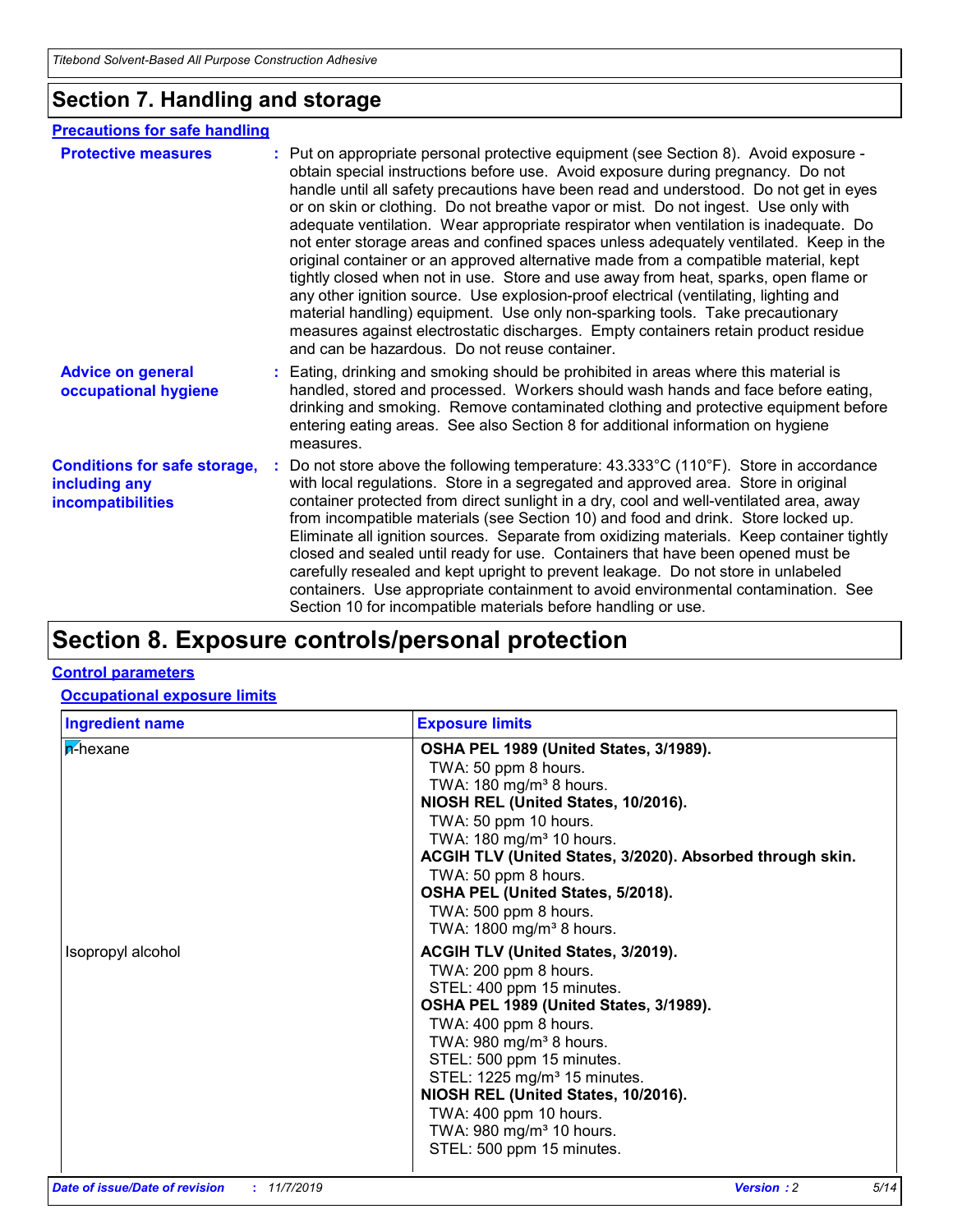# **Section 8. Exposure controls/personal protection**

|                                            | STEL: 1225 mg/m <sup>3</sup> 15 minutes.<br>OSHA PEL (United States, 5/2018).<br>TWA: 400 ppm 8 hours.<br>TWA: 980 mg/m <sup>3</sup> 8 hours.                                                                                                                                                                                                                                                                                                                                                                                                                                                                          |
|--------------------------------------------|------------------------------------------------------------------------------------------------------------------------------------------------------------------------------------------------------------------------------------------------------------------------------------------------------------------------------------------------------------------------------------------------------------------------------------------------------------------------------------------------------------------------------------------------------------------------------------------------------------------------|
| <b>Appropriate engineering</b><br>controls | Use only with adequate ventilation. Use process enclosures, local exhaust ventilation or<br>other engineering controls to keep worker exposure to airborne contaminants below any<br>recommended or statutory limits. The engineering controls also need to keep gas,<br>vapor or dust concentrations below any lower explosive limits. Use explosion-proof<br>ventilation equipment.                                                                                                                                                                                                                                  |
| <b>Environmental exposure</b><br>controls  | Emissions from ventilation or work process equipment should be checked to ensure<br>they comply with the requirements of environmental protection legislation. In some<br>cases, fume scrubbers, filters or engineering modifications to the process equipment<br>will be necessary to reduce emissions to acceptable levels.                                                                                                                                                                                                                                                                                          |
| <b>Individual protection measures</b>      |                                                                                                                                                                                                                                                                                                                                                                                                                                                                                                                                                                                                                        |
| <b>Hygiene measures</b>                    | : Wash hands, forearms and face thoroughly after handling chemical products, before<br>eating, smoking and using the lavatory and at the end of the working period.<br>Appropriate techniques should be used to remove potentially contaminated clothing.<br>Wash contaminated clothing before reusing. Ensure that eyewash stations and safety<br>showers are close to the workstation location.                                                                                                                                                                                                                      |
| <b>Eye/face protection</b>                 | : Safety eyewear complying with an approved standard should be used when a risk<br>assessment indicates this is necessary to avoid exposure to liquid splashes, mists,<br>gases or dusts. If contact is possible, the following protection should be worn, unless<br>the assessment indicates a higher degree of protection: chemical splash goggles.                                                                                                                                                                                                                                                                  |
| <b>Skin protection</b>                     |                                                                                                                                                                                                                                                                                                                                                                                                                                                                                                                                                                                                                        |
| <b>Hand protection</b>                     | : Chemical-resistant, impervious gloves complying with an approved standard should be<br>worn at all times when handling chemical products if a risk assessment indicates this is<br>necessary. Considering the parameters specified by the glove manufacturer, check<br>during use that the gloves are still retaining their protective properties. It should be<br>noted that the time to breakthrough for any glove material may be different for different<br>glove manufacturers. In the case of mixtures, consisting of several substances, the<br>protection time of the gloves cannot be accurately estimated. |
| <b>Body protection</b>                     | Personal protective equipment for the body should be selected based on the task being<br>performed and the risks involved and should be approved by a specialist before<br>handling this product. When there is a risk of ignition from static electricity, wear anti-<br>static protective clothing. For the greatest protection from static discharges, clothing<br>should include anti-static overalls, boots and gloves.                                                                                                                                                                                           |
| <b>Other skin protection</b>               | : Appropriate footwear and any additional skin protection measures should be selected<br>based on the task being performed and the risks involved and should be approved by a<br>specialist before handling this product.                                                                                                                                                                                                                                                                                                                                                                                              |
| <b>Respiratory protection</b>              | Based on the hazard and potential for exposure, select a respirator that meets the<br>appropriate standard or certification. Respirators must be used according to a<br>respiratory protection program to ensure proper fitting, training, and other important<br>aspects of use.                                                                                                                                                                                                                                                                                                                                      |

# **Section 9. Physical and chemical properties**

| <b>Appearance</b>     |                              |
|-----------------------|------------------------------|
| <b>Physical state</b> | : Liquid. [Paste.]           |
| <b>Color</b>          | : Beige.                     |
| <b>Odor</b>           | : Alcohol-like.              |
| <b>Odor threshold</b> | : Not available.             |
| pH                    | : Not applicable.            |
| <b>Melting point</b>  | : Not available.             |
| <b>Boiling point</b>  | : $61.667^{\circ}$ C (143°F) |
|                       |                              |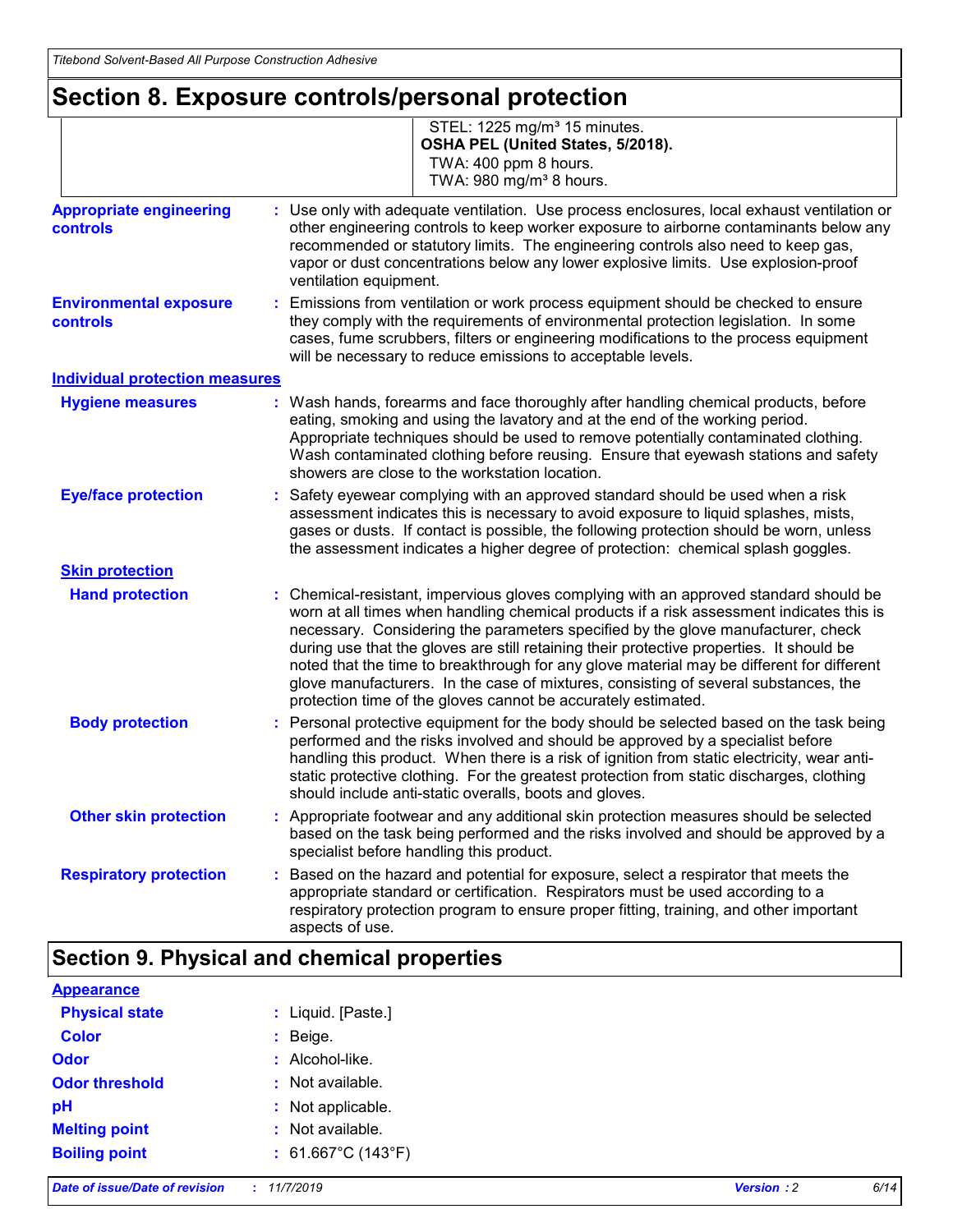# **Section 9. Physical and chemical properties**

| <b>Flash point</b>                                | : Closed cup: -17.7 $^{\circ}$ C (0.14 $^{\circ}$ F) [Setaflash.]                                                         |
|---------------------------------------------------|---------------------------------------------------------------------------------------------------------------------------|
| <b>Evaporation rate</b>                           | : Not available.                                                                                                          |
| <b>Flammability (solid, gas)</b>                  | : Highly flammable in the presence of the following materials or conditions: open flames,<br>sparks and static discharge. |
| Lower and upper explosive<br>(flammable) limits   | : Lower: $1.2\%$<br>Upper: 7.5%                                                                                           |
| <b>VOC (less water, less)</b><br>exempt solvents) | $: 318$ g/l                                                                                                               |
| <b>Volatility</b>                                 | $: 25.9\%$ (w/w)                                                                                                          |
| <b>Vapor density</b>                              | : Not available.                                                                                                          |
| <b>Relative density</b>                           | : 1.19                                                                                                                    |
| <b>Solubility</b>                                 | : Insoluble in the following materials: cold water and hot water.                                                         |
| <b>Solubility in water</b>                        | : Not available.                                                                                                          |
| <b>Partition coefficient: n-</b><br>octanol/water | : Not available.                                                                                                          |
| <b>Auto-ignition temperature</b>                  | : $252^{\circ}$ C (485.6 $^{\circ}$ F)                                                                                    |
| <b>Decomposition temperature</b>                  | : Not available.                                                                                                          |
| <b>Viscosity</b>                                  | : Not available.                                                                                                          |
|                                                   |                                                                                                                           |

# **Section 10. Stability and reactivity**

| <b>Reactivity</b>                                   | : No specific test data related to reactivity available for this product or its ingredients.                                                                                 |
|-----------------------------------------------------|------------------------------------------------------------------------------------------------------------------------------------------------------------------------------|
| <b>Chemical stability</b>                           | : The product is stable.                                                                                                                                                     |
| <b>Possibility of hazardous</b><br><b>reactions</b> | : Under normal conditions of storage and use, hazardous reactions will not occur.                                                                                            |
| <b>Conditions to avoid</b>                          | : Avoid all possible sources of ignition (spark or flame). Do not pressurize, cut, weld,<br>braze, solder, drill, grind or expose containers to heat or sources of ignition. |
| <b>Incompatible materials</b>                       | Reactive or incompatible with the following materials:<br>oxidizing materials                                                                                                |
| <b>Hazardous decomposition</b><br>products          | : Under normal conditions of storage and use, hazardous decomposition products should<br>not be produced.                                                                    |

# **Section 11. Toxicological information**

#### **Information on toxicological effects**

#### **Acute toxicity**

| <b>Product/ingredient name</b> | <b>Result</b>         | <b>Species</b> | <b>Dose</b>  | <b>Exposure</b> |
|--------------------------------|-----------------------|----------------|--------------|-----------------|
| $ \mathbf{p}$ -hexane          | ILC50 Inhalation Gas. | Rat            | $ 48000$ ppm | 14 hours        |
|                                | ILD50 Dermal          | Rabbit         | >3295 mg/kg  |                 |
|                                | ILD50 Oral            | Rat            | 15840 mg/kg  |                 |
| I Isopropyl alcohol            | ILD50 Dermal          | Rabbit         | 12800 mg/kg  |                 |
|                                | LD50 Oral             | Rat            | 5000 mg/kg   |                 |

#### **Irritation/Corrosion**

| <b>Product/ingredient name</b> | <b>Result</b>            | <b>Species</b> | <b>Score</b> | <b>Exposure</b>  | <b>Observation</b> |
|--------------------------------|--------------------------|----------------|--------------|------------------|--------------------|
| <b>A-hexane</b>                | Eyes - Mild irritant     | Rabbit         |              | $10 \text{ mg}$  |                    |
| Isopropyl alcohol              | Eyes - Moderate irritant | Rabbit         |              | 24 hours 100     |                    |
|                                |                          |                |              | mg               |                    |
|                                | Eyes - Moderate irritant | Rabbit         |              | $10 \text{ mg}$  |                    |
|                                | Eyes - Severe irritant   | Rabbit         |              | $100 \text{ mg}$ |                    |
|                                | Skin - Mild irritant     | Rabbit         |              | 500 mg           | -                  |

#### **Conclusion/Summary**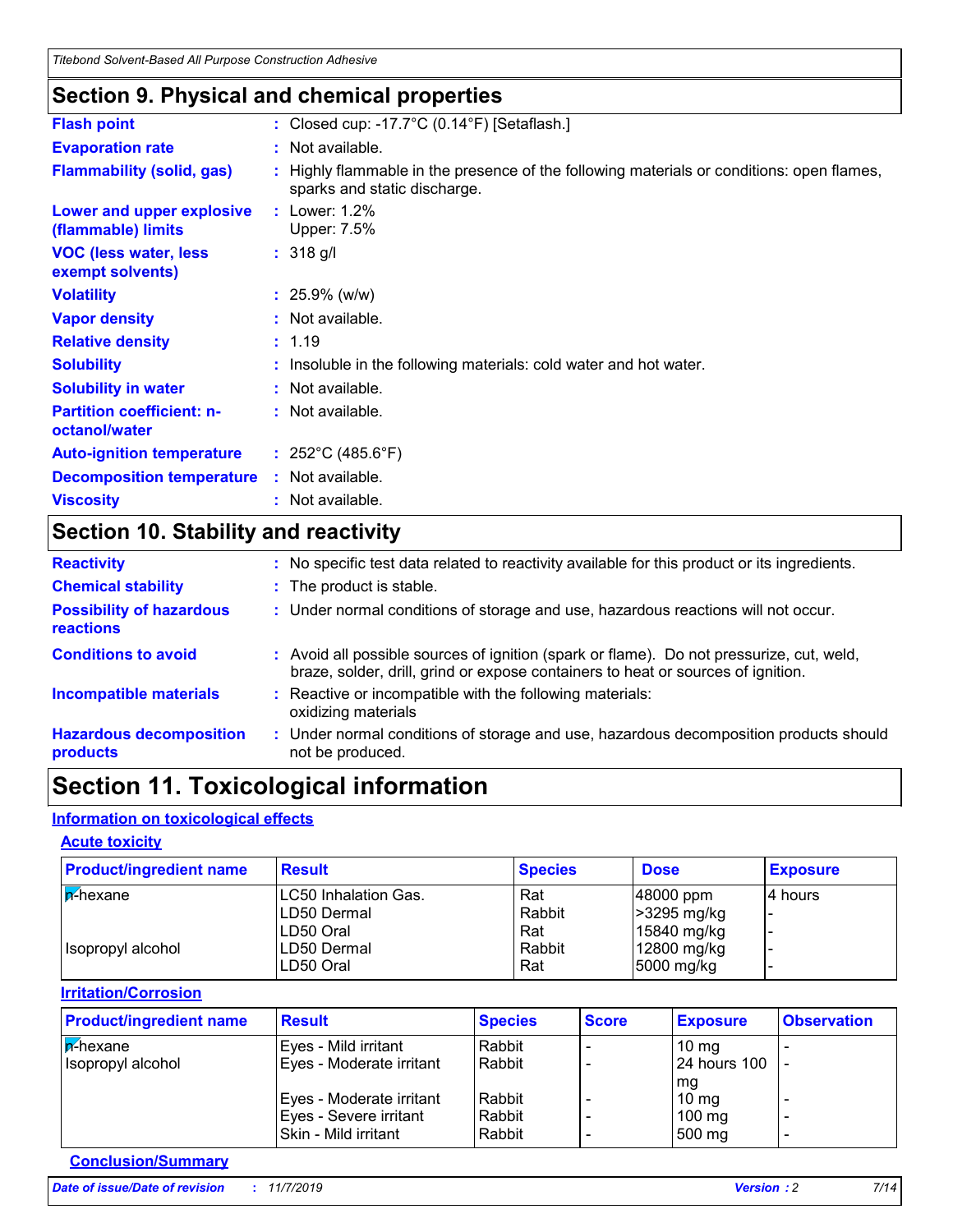# **Section 11. Toxicological information**

- **Skin :** Prolonged or repeated contact can defat the skin and lead to irritation, cracking and/or dermatitis.
- **Eyes :** Severely irritating to eyes.
- 
- **Respiratory <b>:** High vapor concentrations can cause headaches, dizziness, drowsiness and nausea and may lead to unconsciousness.

#### **Sensitization**

Not available.

#### **Mutagenicity**

Not available.

#### **Carcinogenicity**

Not available.

#### **Classification**

| <b>Product/ingredient name</b> | <b>OSHA</b> | <b>IARC</b> |  |
|--------------------------------|-------------|-------------|--|
| Isopropyl alcohol              |             |             |  |

#### **Reproductive toxicity**

Not available.

#### **Teratogenicity**

Not available.

#### **Specific target organ toxicity (single exposure)**

| <b>Name</b>                                                     | <b>Category</b> | <b>Route of</b><br>exposure | <b>Target organs</b>              |
|-----------------------------------------------------------------|-----------------|-----------------------------|-----------------------------------|
| <b>Mitebond Solvent-Based All Purpose Construction Adhesive</b> | Category 3      |                             | Respiratory tract<br>l irritation |
|                                                                 | Category 3      |                             | l Narcotic effects                |
| n-hexane                                                        | Category 3      |                             | Respiratory tract<br>l irritation |
|                                                                 | Category 3      |                             | Narcotic effects                  |
| Isopropyl alcohol                                               | Category 3      |                             | Respiratory tract<br>l irritation |
|                                                                 | Category 3      |                             | l Narcotic effects                |

#### **Specific target organ toxicity (repeated exposure)**

| <b>Name</b>                                                            | <b>Category</b> | <b>Route of</b><br><b>exposure</b> | <b>Target organs</b>                               |
|------------------------------------------------------------------------|-----------------|------------------------------------|----------------------------------------------------|
| <b><i>Vitebond Solvent-Based All Purpose Construction Adhesive</i></b> | Category 1      | l inhalation                       | central nervous<br>system (CNS),<br>kidneys, liver |
| In-hexane                                                              | Category 1      | inhalation                         | peripheral nervous<br>system                       |

#### **Aspiration hazard**

| <b>Name</b>                                     |                                                          | <b>Result</b>                         |
|-------------------------------------------------|----------------------------------------------------------|---------------------------------------|
| In-hexane                                       |                                                          | <b>ASPIRATION HAZARD - Category 1</b> |
| Information on the likely<br>routes of exposure | : Routes of entry anticipated: Oral, Dermal, Inhalation. |                                       |

### **Potential acute health effects**

**Eye contact :** This product may irritate eyes upon contact.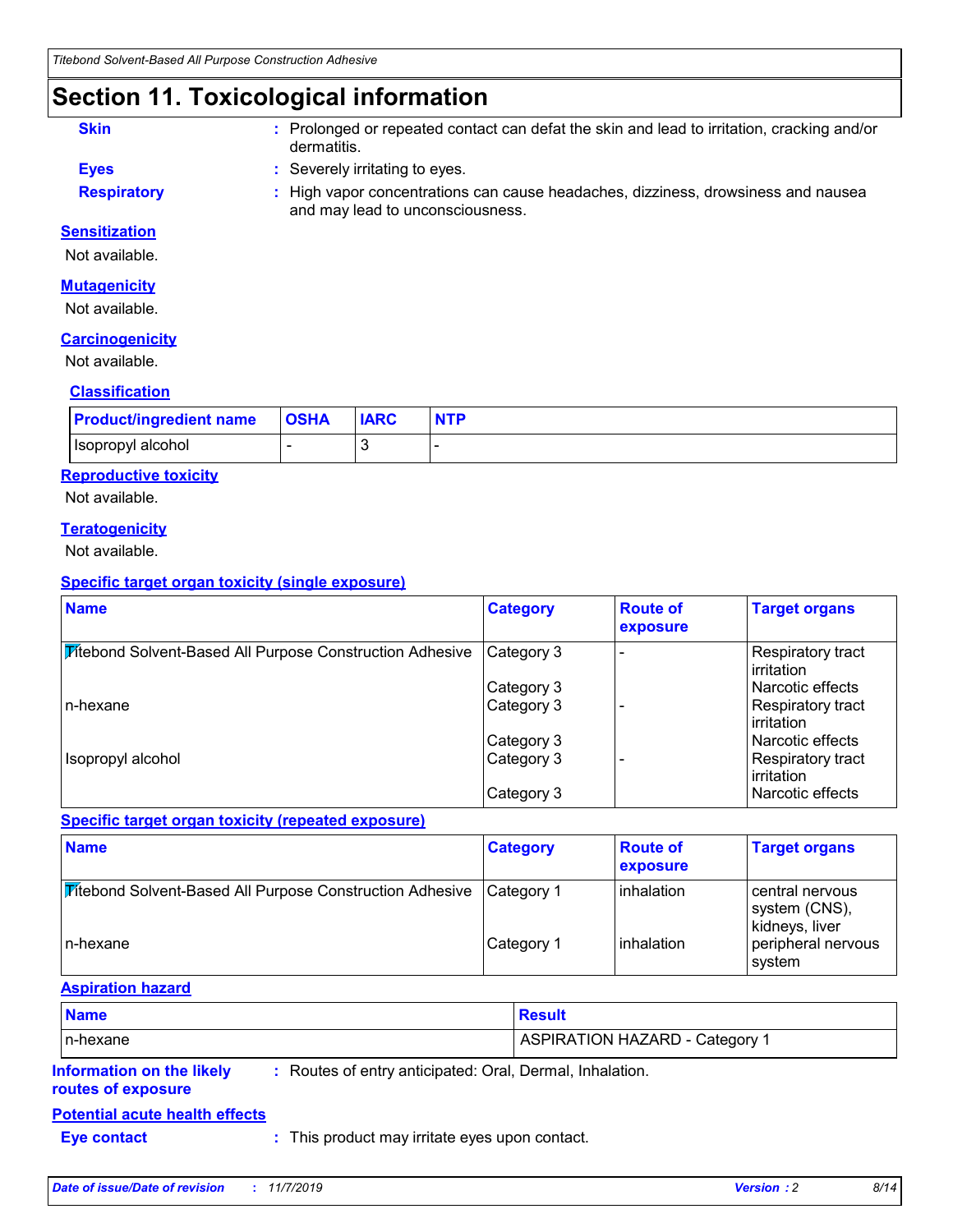# **Section 11. Toxicological information**

| <b>Inhalation</b>                       | : Can cause central nervous system (CNS) depression. May cause drowsiness or<br>dizziness. May cause respiratory irritation.                                                            |
|-----------------------------------------|-----------------------------------------------------------------------------------------------------------------------------------------------------------------------------------------|
| <b>Skin contact</b>                     | Causes skin irritation. Defatting to the skin.                                                                                                                                          |
| <b>Ingestion</b>                        | : Can cause central nervous system (CNS) depression.                                                                                                                                    |
|                                         | <b>Symptoms related to the physical, chemical and toxicological characteristics</b>                                                                                                     |
| <b>Eye contact</b>                      | : Adverse symptoms may include the following:<br>pain or irritation<br>watering<br>redness                                                                                              |
| <b>Inhalation</b>                       | Adverse symptoms may include the following:<br>respiratory tract irritation<br>coughing<br>nausea or vomiting<br>headache<br>drowsiness/fatigue<br>dizziness/vertigo<br>unconsciousness |
| <b>Skin contact</b>                     | : Adverse symptoms may include the following:<br>irritation<br>redness<br>dryness<br>cracking                                                                                           |
| <b>Ingestion</b>                        | : No specific data.                                                                                                                                                                     |
|                                         | Delayed and immediate effects and also chronic effects from short and long term exposure                                                                                                |
| <b>Short term exposure</b>              |                                                                                                                                                                                         |
| <b>Potential immediate</b><br>effects   | : Not available.                                                                                                                                                                        |
| <b>Potential delayed effects</b>        | : Not available.                                                                                                                                                                        |
| <b>Long term exposure</b>               |                                                                                                                                                                                         |
| <b>Potential immediate</b><br>effects   | : Not available.                                                                                                                                                                        |
| <b>Potential delayed effects</b>        | : Not available.                                                                                                                                                                        |
| <b>Potential chronic health effects</b> |                                                                                                                                                                                         |
| Not available.                          |                                                                                                                                                                                         |
| <b>General</b>                          | Causes damage to organs through prolonged or repeated exposure if inhaled.<br>Prolonged or repeated contact can defat the skin and lead to irritation, cracking and/or<br>dermatitis.   |
| <b>Carcinogenicity</b>                  | No known significant effects or critical hazards.                                                                                                                                       |
| <b>Mutagenicity</b>                     | No known significant effects or critical hazards.                                                                                                                                       |
| <b>Teratogenicity</b>                   | Suspected of damaging the unborn child if inhaled.                                                                                                                                      |
| <b>Developmental effects</b>            | No known significant effects or critical hazards.                                                                                                                                       |
| <b>Fertility effects</b>                | No known significant effects or critical hazards.                                                                                                                                       |
| <b>Numerical measures of toxicity</b>   |                                                                                                                                                                                         |
| <b>Acute toxicity estimates</b>         |                                                                                                                                                                                         |
| Not available.                          |                                                                                                                                                                                         |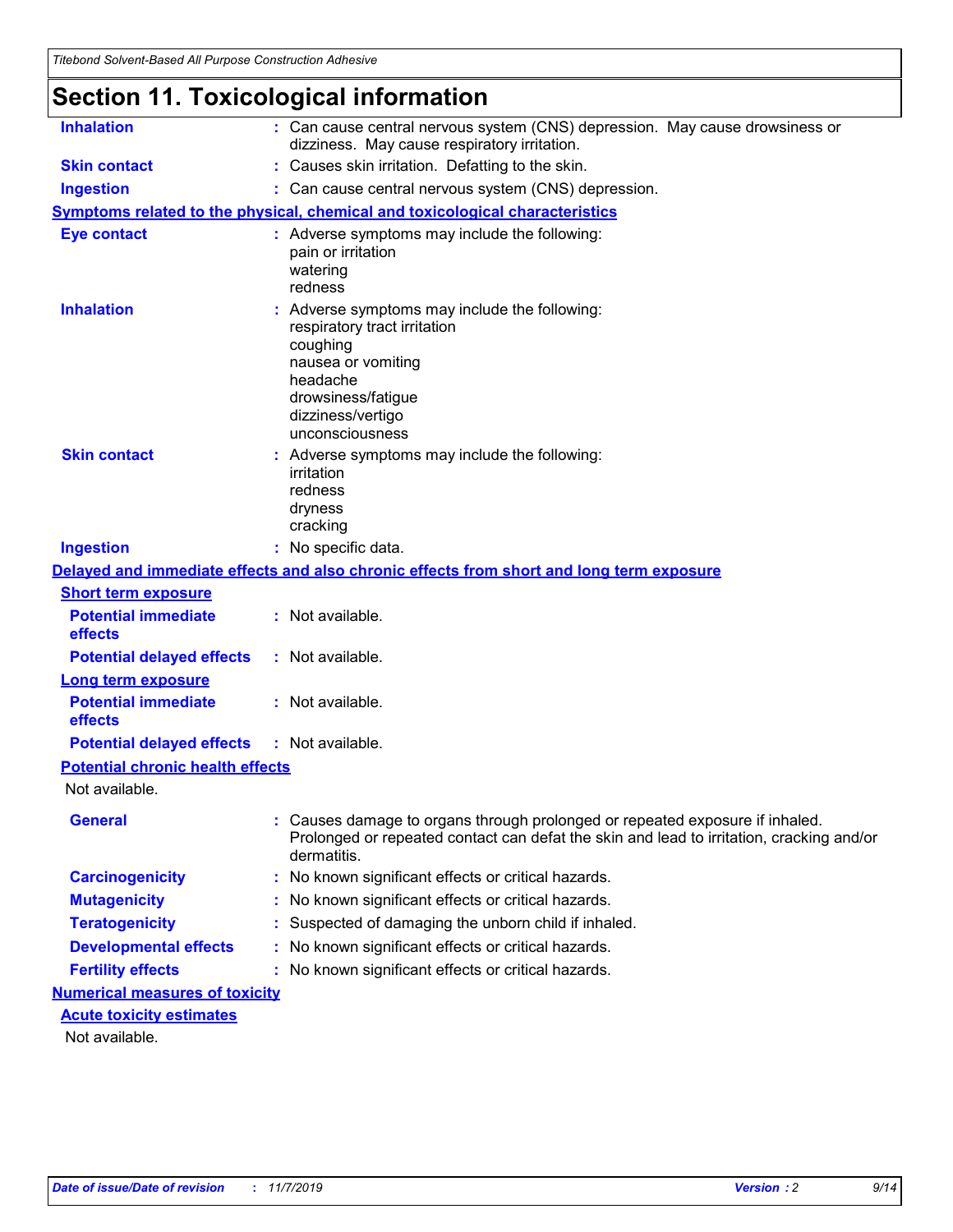# **Section 12. Ecological information**

#### **Toxicity**

| <b>Product/ingredient name</b> | <b>Result</b>                                                            | <b>Species</b>                                               | <b>Exposure</b>      |
|--------------------------------|--------------------------------------------------------------------------|--------------------------------------------------------------|----------------------|
| $\sqrt{\mathsf{p}^2}$ hexane   | Acute EC50 0.89 mg/l                                                     | Algae                                                        | l 96 hours i         |
|                                | Acute EC50 3.9 mg/l                                                      | Crustaceans                                                  | 48 hours             |
|                                | Acute LC50 2500 µg/l Fresh water                                         | Fish - Pimephales promelas                                   | 96 hours             |
|                                | Chronic NOEC 4.9 mg/l                                                    | Crustaceans                                                  | 21 days              |
|                                | Chronic NOEC 2.8 mg/l                                                    | Fish - rainbow trout                                         | 28 days              |
| Isopropyl alcohol              | Acute EC50 7550 mg/l Fresh water                                         | Daphnia - Daphnia magna -<br>Neonate                         | 48 hours             |
|                                | Acute LC50 1400000 µg/l Marine water<br>Acute LC50 4200 mg/l Fresh water | Crustaceans - Crangon crangon<br>Fish - Rasbora heteromorpha | 48 hours<br>96 hours |

#### **Persistence and degradability**

| <b>Product/ingredient name</b> | <b>Aquatic half-life</b> | ∣PhotoIvsis | Biodegradability |
|--------------------------------|--------------------------|-------------|------------------|
| $\sqrt{\mathsf{p}^2}$ hexane   |                          |             | <b>Readily</b>   |
| Isopropyl alcohol              |                          |             | Readily          |

#### **Bioaccumulative potential**

| <b>Product/ingredient name</b>          | $\mathsf{LogP}_\mathsf{ow}$ | <b>BCF</b> | <b>Potential</b> |
|-----------------------------------------|-----------------------------|------------|------------------|
| $ \vec{r}$ -hexane<br>Isopropyl alcohol | 0.05                        | 501.187    | high<br>low      |

#### **Mobility in soil**

| <b>Other adverse effects</b>                                  | : No known significant effects or critical hazards. |
|---------------------------------------------------------------|-----------------------------------------------------|
| <b>Soil/water partition</b><br>coefficient (K <sub>oc</sub> ) | : Not available.                                    |

# **Section 13. Disposal considerations**

The generation of waste should be avoided or minimized wherever possible. Disposal of this product, solutions and any by-products should at all times comply with the requirements of environmental protection and waste disposal legislation and any regional local authority requirements. Dispose of surplus and non-recyclable products via a licensed waste disposal contractor. Waste should not be disposed of untreated to the sewer unless fully compliant with the requirements of all authorities with jurisdiction. Waste packaging should be recycled. Incineration or landfill should only be considered when recycling is not feasible. This material and its container must be disposed of in a safe way. Care should be taken when handling emptied containers that have not been cleaned or rinsed out. Empty containers or liners may retain some product residues. Vapor from product residues may create a highly flammable or explosive atmosphere inside the container. Do not cut, weld or grind used containers unless they have been cleaned thoroughly internally. Avoid dispersal of spilled material and runoff and contact with soil, waterways, drains and sewers. **Disposal methods :**

# **Section 14. Transport information**

|                                   | <b>DOT</b><br><b>Classification</b>             | <b>TDG</b><br><b>Classification</b>             | <b>Mexico</b><br><b>Classification</b>            | <b>ADR/RID</b>                                  | <b>IMDG</b>                                            | <b>IATA</b>                                     |
|-----------------------------------|-------------------------------------------------|-------------------------------------------------|---------------------------------------------------|-------------------------------------------------|--------------------------------------------------------|-------------------------------------------------|
| <b>UN number</b>                  | <b>UN1133</b>                                   | <b>UN1133</b>                                   | <b>UN1133</b>                                     | UN1133                                          | <b>UN1133</b>                                          | <b>UN1133</b>                                   |
| <b>UN proper</b><br>shipping name | ADHESIVES,<br>containing<br>flammable<br>liquid | ADHESIVES,<br>containing<br>flammable<br>liquid | ADHESIVES,<br>containing<br>  flammable<br>liquid | ADHESIVES,<br>containing<br>flammable<br>liquid | ADHESIVES,<br>containing<br><b>flammable</b><br>liquid | ADHESIVES,<br>containing<br>flammable<br>liquid |
|                                   |                                                 |                                                 |                                                   |                                                 |                                                        |                                                 |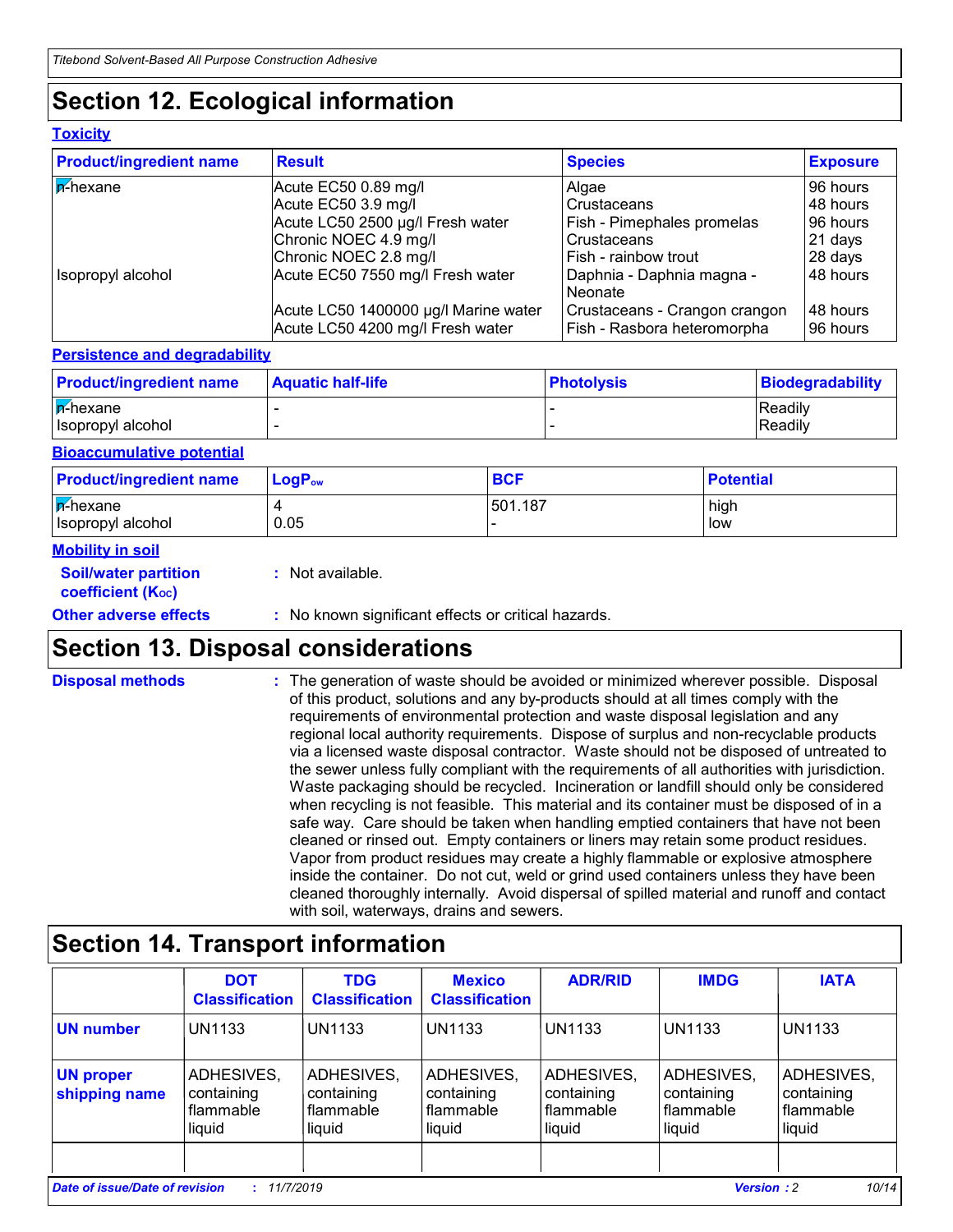| <b>Section 14. Transport information</b> |     |                                                                                                                                                                                                                                                                                   |     |                |     |                |
|------------------------------------------|-----|-----------------------------------------------------------------------------------------------------------------------------------------------------------------------------------------------------------------------------------------------------------------------------------|-----|----------------|-----|----------------|
| <b>Transport</b>                         | 3   | 3                                                                                                                                                                                                                                                                                 | 3   | 3              | 3   | 3              |
| hazard class(es)                         |     |                                                                                                                                                                                                                                                                                   |     |                |     |                |
| <b>Packing group</b>                     | Ш   | Ш                                                                                                                                                                                                                                                                                 | Ш   | $\mathbf{III}$ | III | $\mathbf{III}$ |
| <b>Environmental</b><br><b>hazards</b>   | No. | No.                                                                                                                                                                                                                                                                               | No. | No.            | No. | No.            |
| <b>Additional information</b>            |     |                                                                                                                                                                                                                                                                                   |     |                |     |                |
| <b>DOT Classification</b>                |     | <b>: Reportable quantity</b> 19720.4 lbs / 8953.1 kg [1987.5 gal / 7523.6 L]. Package sizes<br>shipped in quantities less than the product reportable quantity are not subject to the RQ<br>(reportable quantity) transportation requirements.<br><b>Remarks</b> Limited quantity |     |                |     |                |
| <b>TDG Classification</b>                |     | : Product classified as per the following sections of the Transportation of Dangerous<br>Goods Regulations: 2.18-2.19 (Class 3).<br><b>Remarks</b> Limited quantity                                                                                                               |     |                |     |                |

#### **Tunnel code** (D/E) **: Remarks** Limited quantity **Remarks** Limited quantity **Mexico Classification ADR/RID**

**IMDG**

**Remarks** Limited quantity

# **Section 15. Regulatory information**

| <b>U.S. Federal regulations</b>               |                                                                                                                                                                                                                                                                                                                                                                                                  |
|-----------------------------------------------|--------------------------------------------------------------------------------------------------------------------------------------------------------------------------------------------------------------------------------------------------------------------------------------------------------------------------------------------------------------------------------------------------|
| <b>SARA 302/304</b>                           |                                                                                                                                                                                                                                                                                                                                                                                                  |
| <b>Composition/information on ingredients</b> |                                                                                                                                                                                                                                                                                                                                                                                                  |
| No products were found.                       |                                                                                                                                                                                                                                                                                                                                                                                                  |
| <b>SARA 304 RQ</b>                            | : Not applicable.                                                                                                                                                                                                                                                                                                                                                                                |
| <b>SARA 311/312</b>                           |                                                                                                                                                                                                                                                                                                                                                                                                  |
| <b>Classification</b>                         | : FLAMMABLE LIQUIDS - Category 2<br>SKIN IRRITATION - Category 2<br>TOXIC TO REPRODUCTION - Category 2<br>SPECIFIC TARGET ORGAN TOXICITY (SINGLE EXPOSURE) (Respiratory tract<br>irritation) - Category 3<br>SPECIFIC TARGET ORGAN TOXICITY (SINGLE EXPOSURE) (Narcotic effects) -<br>Category 3<br>SPECIFIC TARGET ORGAN TOXICITY (REPEATED EXPOSURE) - Category 1<br>HNOC - Defatting irritant |

**Composition/information on ingredients**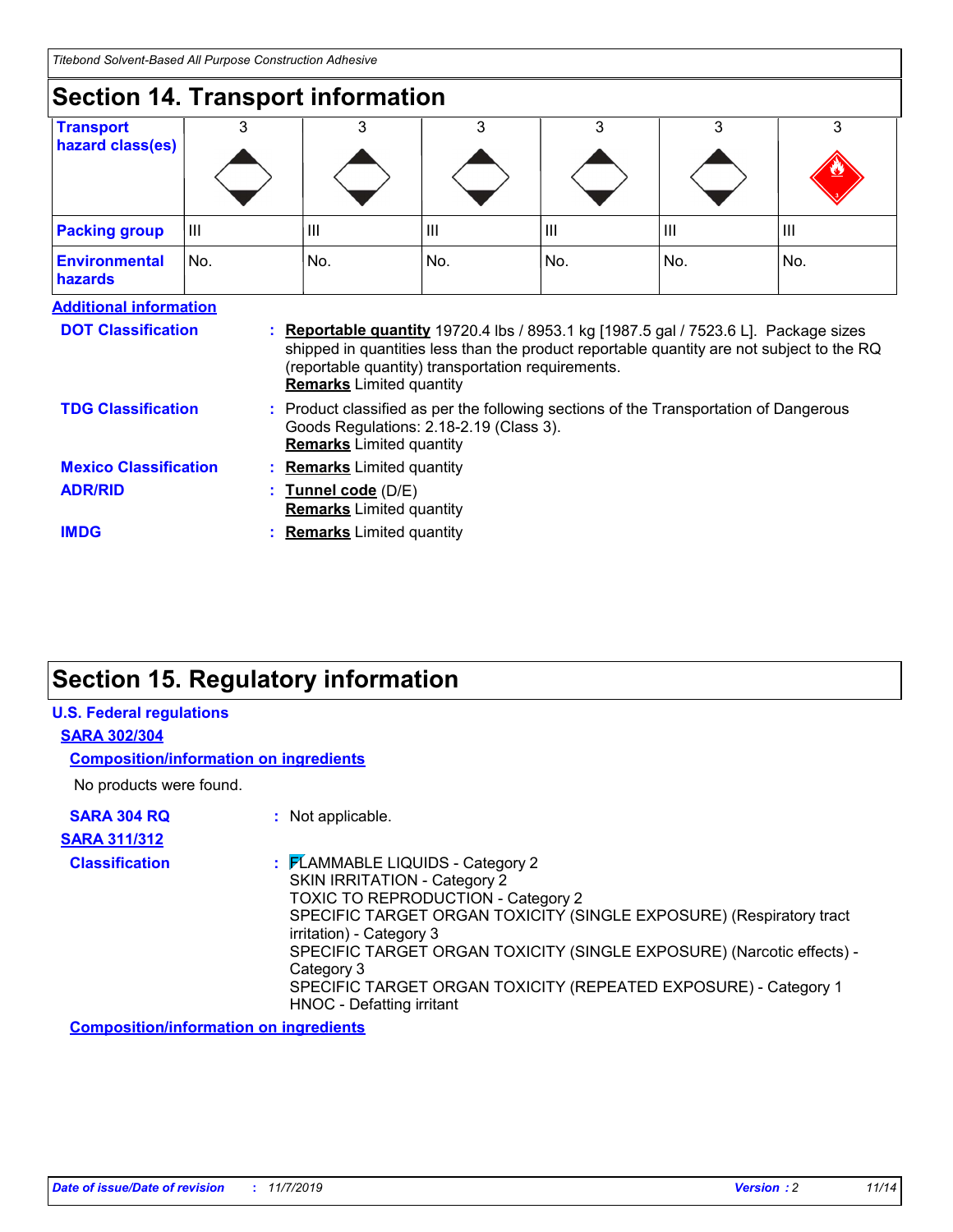# **Section 15. Regulatory information**

| <b>Name</b>       | $\frac{9}{6}$ | <b>Classification</b>                                                                                                                                                                                                                                                                                                                 |
|-------------------|---------------|---------------------------------------------------------------------------------------------------------------------------------------------------------------------------------------------------------------------------------------------------------------------------------------------------------------------------------------|
| <b>n</b> -hexane  | $≥25 - ≤50$   | FLAMMABLE LIQUIDS - Category 2<br><b>SKIN IRRITATION - Category 2</b><br>SPECIFIC TARGET ORGAN TOXICITY (SINGLE EXPOSURE)<br>(Respiratory tract irritation) - Category 3<br>SPECIFIC TARGET ORGAN TOXICITY (SINGLE EXPOSURE)<br>(Narcotic effects) - Category 3<br>SPECIFIC TARGET ORGAN TOXICITY (REPEATED<br>EXPOSURE) - Category 1 |
| Isopropyl alcohol | ≤3            | <b>ASPIRATION HAZARD - Category 1</b><br>FLAMMABLE LIQUIDS - Category 2<br><b>EYE IRRITATION - Category 2A</b><br>SPECIFIC TARGET ORGAN TOXICITY (SINGLE EXPOSURE)<br>(Respiratory tract irritation) - Category 3<br>SPECIFIC TARGET ORGAN TOXICITY (SINGLE EXPOSURE)<br>(Narcotic effects) - Category 3                              |

#### **SARA 313**

|                              | <b>Product name</b>      | <b>CAS number</b> | $\frac{9}{6}$ |
|------------------------------|--------------------------|-------------------|---------------|
| <b>Form R - Reporting</b>    | ∣ <mark>n</mark> -hexane | $1110 - 54 - 3$   | l≥25 - ≤50    |
| requirements                 | Isopropyl alcohol        | 67-63-0           | '≤3           |
| <b>Supplier notification</b> | <b>F</b> -hexane         | $1110 - 54 - 3$   | l≥25 - ≤50    |
|                              | Isopropyl alcohol        | $67-63-0$         | ′≤3           |

SARA 313 notifications must not be detached from the SDS and any copying and redistribution of the SDS shall include copying and redistribution of the notice attached to copies of the SDS subsequently redistributed.

#### **State regulations**

| <b>Massachusetts</b>       | : The following components are listed: HEXANE; N-HEXANE; ISOPROPYL ALCOHOL;<br>2-PROPANOL |
|----------------------------|-------------------------------------------------------------------------------------------|
| <b>New York</b>            | : The following components are listed: Hexane                                             |
| <b>New Jersey</b>          | : The following components are listed: n-HEXANE; HEXANE; ISOPROPYL ALCOHOL;<br>2-PROPANOL |
| <b>Pennsylvania</b>        | : The following components are listed: HEXANE; 2-PROPANOL                                 |
| <b>California Prop. 65</b> |                                                                                           |
|                            |                                                                                           |

**A** WARNING: This product can expose you to n-Hexane, which is known to the State of California to cause birth defects or other reproductive harm. For more information go to www.P65Warnings.ca.gov.

| Ingredient name          | No significant risk Maximum<br>level | acceptable dosage<br><b>level</b> |
|--------------------------|--------------------------------------|-----------------------------------|
| l <mark>n</mark> -hexane |                                      | Yes.                              |

#### **International regulations**

**Chemical Weapon Convention List Schedules I, II & III Chemicals** Not listed.

#### **Montreal Protocol**

Not listed.

#### **Stockholm Convention on Persistent Organic Pollutants**

Not listed.

### **UNECE Aarhus Protocol on POPs and Heavy Metals**

Not listed.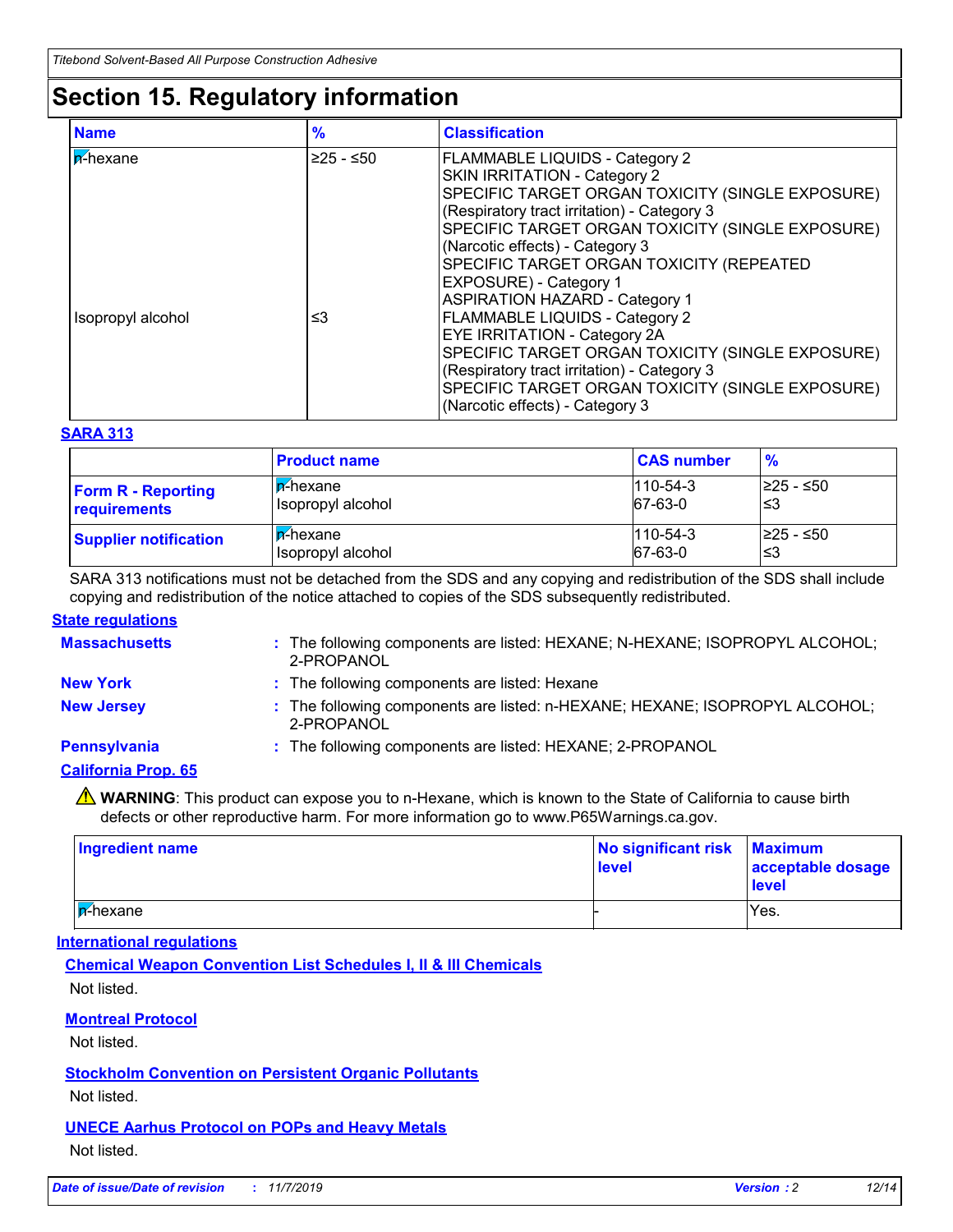# **Section 15. Regulatory information**

#### **Inventory list**

- 
- **China :** All components are listed or exempted.
- **United States TSCA 8(b)**
- 
- **inventory**
- **:** All components are active or exempted.

# **Section 16. Other information**

**Hazardous Material Information System (U.S.A.)**



**Caution: HMIS® ratings are based on a 0-4 rating scale, with 0 representing minimal hazards or risks, and 4 representing significant hazards or risks. Although HMIS® ratings and the associated label are not required on SDSs or products leaving a facility under 29 CFR 1910.1200, the preparer may choose to provide them. HMIS® ratings are to be used with a fully implemented HMIS® program. HMIS® is a registered trademark and service mark of the American Coatings Association, Inc.**

**The customer is responsible for determining the PPE code for this material. For more information on HMIS® Personal Protective Equipment (PPE) codes, consult the HMIS® Implementation Manual.**

**National Fire Protection Association (U.S.A.)**



**Reprinted with permission from NFPA 704-2001, Identification of the Hazards of Materials for Emergency Response Copyright ©1997, National Fire Protection Association, Quincy, MA 02269. This reprinted material is not the complete and official position of the National Fire Protection Association, on the referenced subject which is represented only by the standard in its entirety.**

**Copyright ©2001, National Fire Protection Association, Quincy, MA 02269. This warning system is intended to be interpreted and applied only by properly trained individuals to identify fire, health and reactivity hazards of chemicals. The user is referred to certain limited number of chemicals with recommended classifications in NFPA 49 and NFPA 325, which would be used as a guideline only. Whether the chemicals are classified by NFPA or not, anyone using the 704 systems to classify chemicals does so at their own risk.**

#### **Procedure used to derive the classification**

|                                        | <b>Justification</b>                                                  |                   |       |
|----------------------------------------|-----------------------------------------------------------------------|-------------------|-------|
| <b>FLAMMABLE LIQUIDS - Category 2</b>  |                                                                       | Expert judgment   |       |
| <b>SKIN IRRITATION - Category 2</b>    | Expert judgment                                                       |                   |       |
| TOXIC TO REPRODUCTION - Category 2     |                                                                       | Expert judgment   |       |
|                                        | SPECIFIC TARGET ORGAN TOXICITY (SINGLE EXPOSURE) (Respiratory tract   | Expert judgment   |       |
| irritation) - Category 3<br>Category 3 | SPECIFIC TARGET ORGAN TOXICITY (SINGLE EXPOSURE) (Narcotic effects) - | Expert judgment   |       |
|                                        | SPECIFIC TARGET ORGAN TOXICITY (REPEATED EXPOSURE) - Category 1       | Expert judgment   |       |
| <b>History</b>                         |                                                                       |                   |       |
| Date of printing                       | : 4/22/2022                                                           |                   |       |
| Date of issue/Date of<br>revision      | : 11/7/2019                                                           |                   |       |
| Date of previous issue                 | : 11/7/2019                                                           |                   |       |
| <b>Version</b>                         | $\cdot$ 2                                                             |                   |       |
| Date of issue/Date of revision         | : 11/7/2019                                                           | <b>Version: 2</b> | 13/14 |